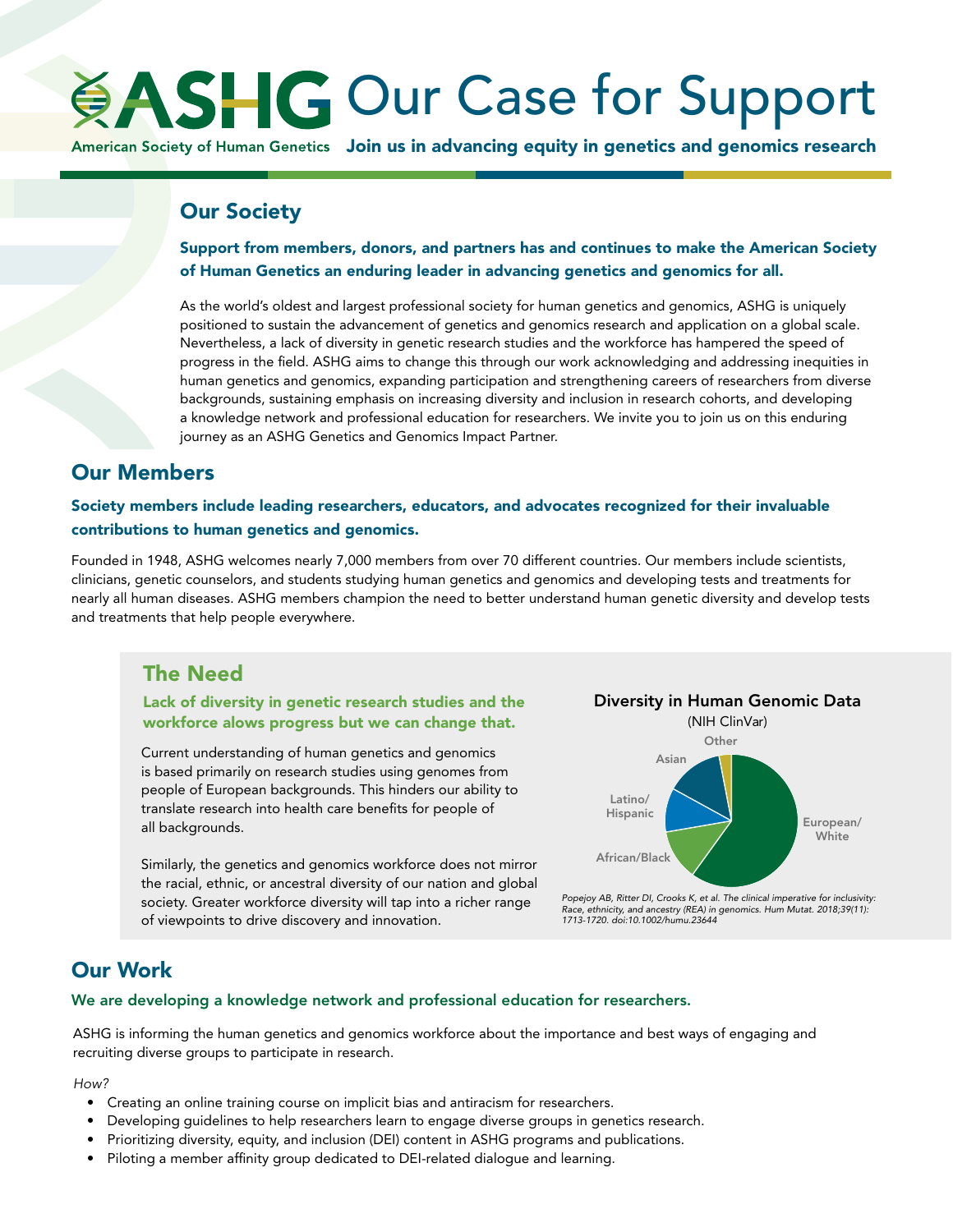## We are expanding participation and strengthening careers of researchers from diverse backgrounds.

ASHG is cultivating a diverse genetic and genomic research workforce equipped with the resources and networks they need to pursue and remain in scientific careers.

#### *How?*

- Advancing underrepresented researchers' careers thru the Human Genetics Scholars Initiative.
- Bringing more researchers from underrepresented backgrounds to the ASHG Annual Meeting.
- Collaborating with minority-serving institutions to engage their students and faculty in the field.

### We are sustaining emphasis on increasing diversity and inclusion in research cohorts.

ASHG is promoting greater participation of underrepresented groups in genetics and genomics research studies to bring the benefits of genetics and genomics to people of all backgrounds.

#### *How?*

- Emphasizing the contributions of genetics and genomics research to better understanding conditions that disproportionately impact underserved patient populations.
- Building partnerships with other organizations committed to increasing diversity, equity, and inclusion within research.

## Our Progress & Impact

### Human Genetics Scholars Initiative

With support from multiple partners, ASHG has begun advancing the professional success of underrepresented early-career genetics researchers through the Human Genetics Scholars Initiative (HGSI). The program provides each Scholar with two years' worth of important financial resources, year-round professional development, and intensive mentoring and networking opportunities. Half of those in cohorts 1 and 2 have already transitioned to early-career scientist and faculty positions in academia and industry.



*2019-2020 Human Genetics Scholar*

*"Being part of HGSI has improved my sense of belonging and lessened my imposter syndrome within human genetics."*

## Developing Country Awards

ASHG provides awards for outstanding early-career researchers from developing countries to attend the Society's annual meeting to present their research and network with ASHG leaders and community members. Importantly, with support from partners, we have tripled the number of researchers we can support each year.

> *"For candidates like me [living in] developing countries, [we] can't afford to shoulder the expenses of traveling and attending these sorts of international conferences [though] they play crucial role in our professional growth. This award can open new paths in terms of collaboration, training, and learning. "*